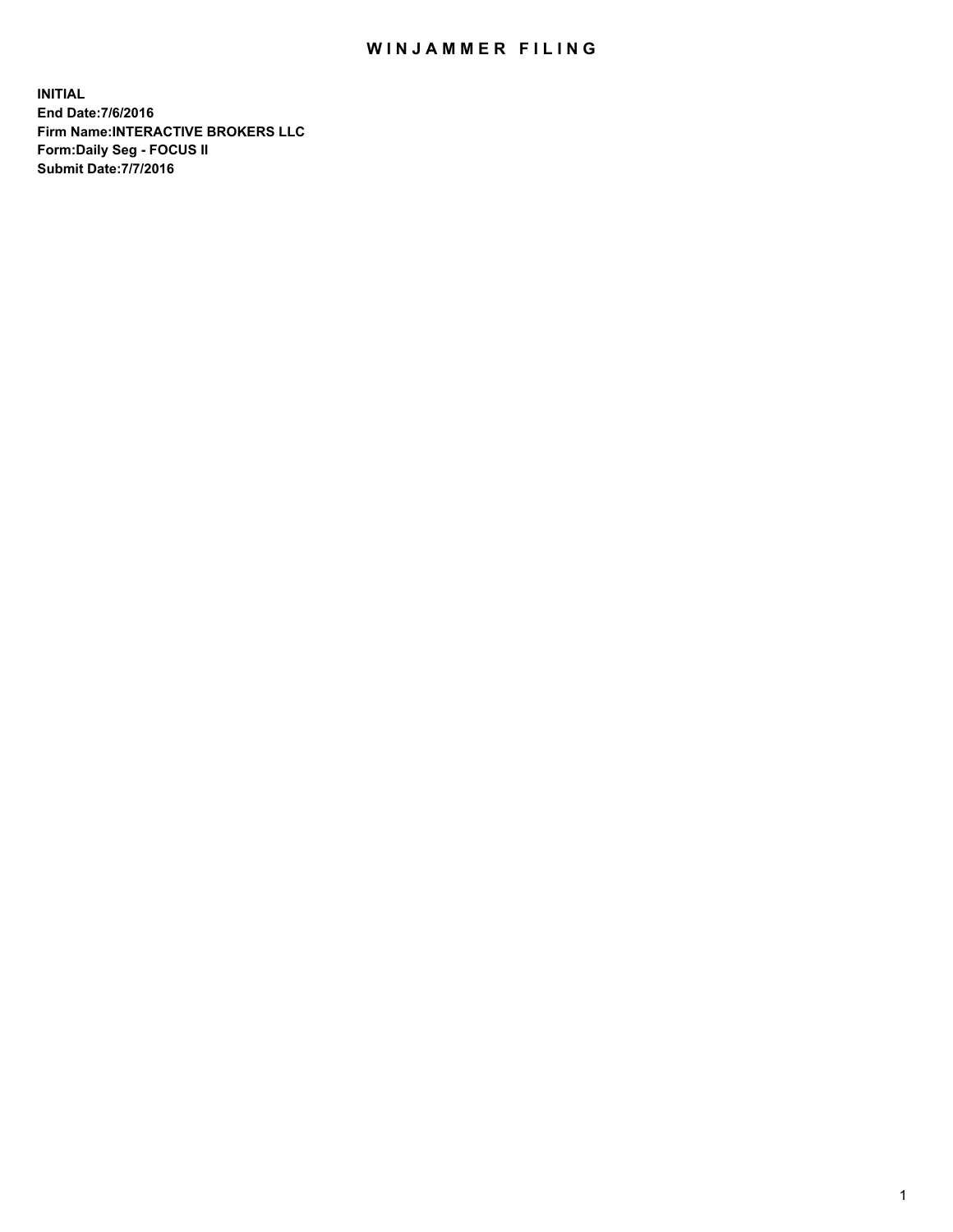## **INITIAL End Date:7/6/2016 Firm Name:INTERACTIVE BROKERS LLC Form:Daily Seg - FOCUS II Submit Date:7/7/2016 Daily Segregation - Cover Page**

| Name of Company<br><b>Contact Name</b><br><b>Contact Phone Number</b><br><b>Contact Email Address</b>                                                                                                                                                                                                                          | <b>INTERACTIVE BROKERS LLC</b><br><b>James Menicucci</b><br>203-618-8085<br>jmenicucci@interactivebrokers.c<br>om |
|--------------------------------------------------------------------------------------------------------------------------------------------------------------------------------------------------------------------------------------------------------------------------------------------------------------------------------|-------------------------------------------------------------------------------------------------------------------|
| FCM's Customer Segregated Funds Residual Interest Target (choose one):<br>a. Minimum dollar amount: ; or<br>b. Minimum percentage of customer segregated funds required:% ; or<br>c. Dollar amount range between: and; or<br>d. Percentage range of customer segregated funds required between:% and%.                         | $\overline{\mathbf{0}}$<br>0<br>155,000,000 245,000,000<br>0 <sub>0</sub>                                         |
| FCM's Customer Secured Amount Funds Residual Interest Target (choose one):<br>a. Minimum dollar amount: ; or<br>b. Minimum percentage of customer secured funds required:%; or<br>c. Dollar amount range between: and; or<br>d. Percentage range of customer secured funds required between:% and%.                            | $\overline{\mathbf{0}}$<br>$\overline{\mathbf{0}}$<br>80,000,000 120,000,000<br>00                                |
| FCM's Cleared Swaps Customer Collateral Residual Interest Target (choose one):<br>a. Minimum dollar amount: ; or<br>b. Minimum percentage of cleared swaps customer collateral required:% ; or<br>c. Dollar amount range between: and; or<br>d. Percentage range of cleared swaps customer collateral required between:% and%. | $\overline{\mathbf{0}}$<br>$\overline{\mathbf{0}}$<br>0 <sub>0</sub><br><u>00</u>                                 |

Attach supporting documents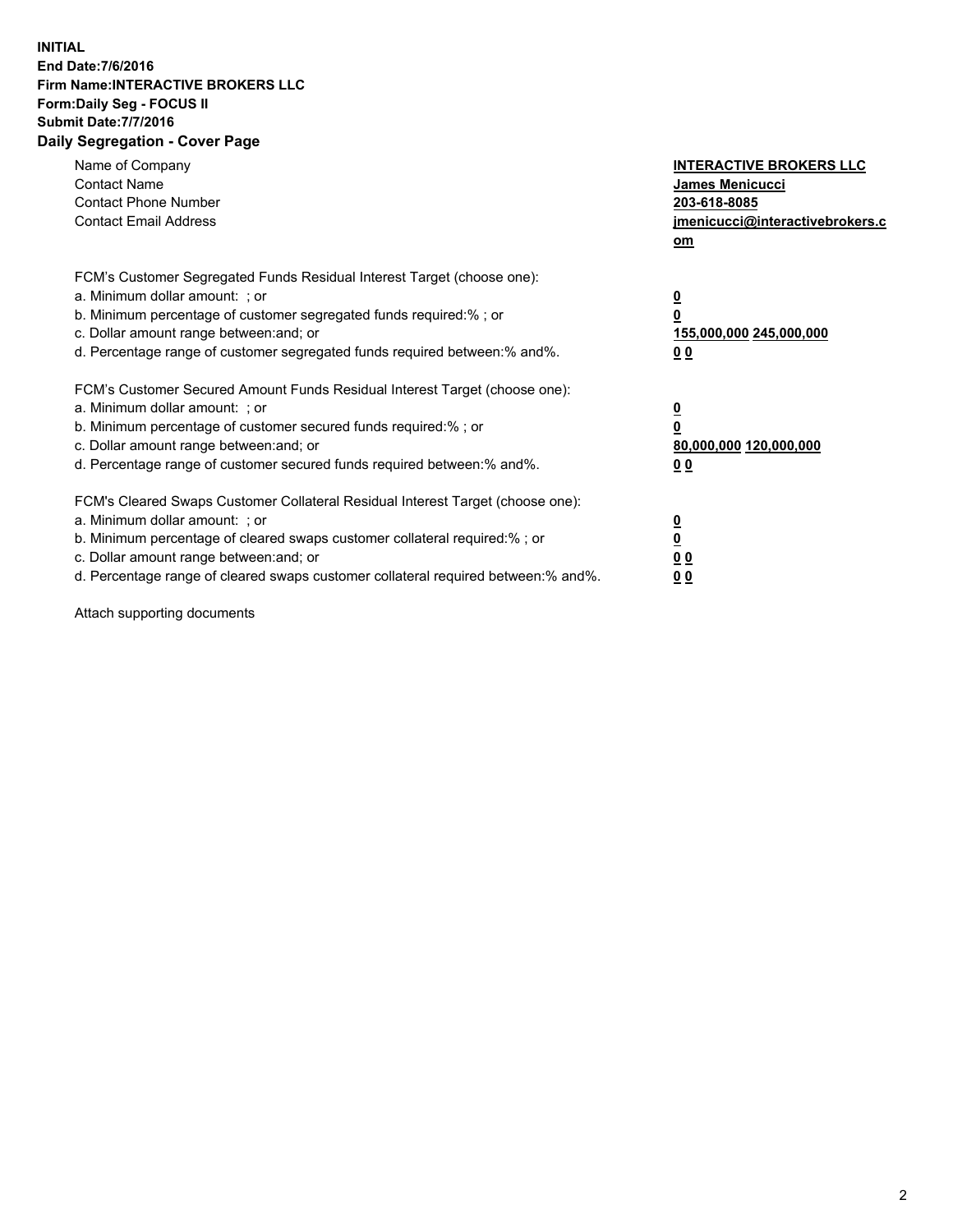## **INITIAL End Date:7/6/2016 Firm Name:INTERACTIVE BROKERS LLC Form:Daily Seg - FOCUS II Submit Date:7/7/2016 Daily Segregation - Secured Amounts**

|     | Foreign Futures and Foreign Options Secured Amounts                                         |                                   |
|-----|---------------------------------------------------------------------------------------------|-----------------------------------|
|     | Amount required to be set aside pursuant to law, rule or regulation of a foreign            | $0$ [7305]                        |
|     | government or a rule of a self-regulatory organization authorized thereunder                |                                   |
| 1.  | Net ledger balance - Foreign Futures and Foreign Option Trading - All Customers             |                                   |
|     | A. Cash                                                                                     | 332,830,147 [7315]                |
|     | B. Securities (at market)                                                                   | $0$ [7317]                        |
| 2.  | Net unrealized profit (loss) in open futures contracts traded on a foreign board of trade   | 4,399,385 [7325]                  |
| 3.  | Exchange traded options                                                                     |                                   |
|     | a. Market value of open option contracts purchased on a foreign board of trade              | 554,329 [7335]                    |
|     | b. Market value of open contracts granted (sold) on a foreign board of trade                | -132,501 [7337]                   |
| 4.  | Net equity (deficit) (add lines 1. 2. and 3.)                                               | 337,651,360 [7345]                |
| 5.  | Account liquidating to a deficit and account with a debit balances - gross amount           |                                   |
|     |                                                                                             | 310,072 [7351]                    |
|     | Less: amount offset by customer owned securities                                            | 0 [7352] 310,072 [7354]           |
| 6.  | Amount required to be set aside as the secured amount - Net Liquidating Equity              | 337,961,432 [7355]                |
|     | Method (add lines 4 and 5)                                                                  |                                   |
| 7.  | Greater of amount required to be set aside pursuant to foreign jurisdiction (above) or line | 337,961,432 [7360]                |
|     | 6.                                                                                          |                                   |
|     | FUNDS DEPOSITED IN SEPARATE REGULATION 30.7 ACCOUNTS                                        |                                   |
| 1.  | Cash in banks                                                                               |                                   |
|     | A. Banks located in the United States                                                       | 3,400,000 [7500]                  |
|     | B. Other banks qualified under Regulation 30.7                                              | 0 [7520] 3,400,000 [7530]         |
| 2.  | Securities                                                                                  |                                   |
|     | A. In safekeeping with banks located in the United States                                   | 384,760,420 [7540]                |
|     | B. In safekeeping with other banks qualified under Regulation 30.7                          | 0 [7560] 384,760,420 [7570]       |
| 3.  | Equities with registered futures commission merchants                                       |                                   |
|     | A. Cash                                                                                     | $0$ [7580]                        |
|     | <b>B.</b> Securities                                                                        | $0$ [7590]                        |
|     | C. Unrealized gain (loss) on open futures contracts                                         | $0$ [7600]                        |
|     | D. Value of long option contracts                                                           | $0$ [7610]                        |
|     | E. Value of short option contracts                                                          | 0 [7615] 0 [7620]                 |
| 4.  | Amounts held by clearing organizations of foreign boards of trade                           |                                   |
|     | A. Cash                                                                                     | $0$ [7640]                        |
|     | <b>B.</b> Securities                                                                        | $0$ [7650]                        |
|     | C. Amount due to (from) clearing organization - daily variation                             | $0$ [7660]                        |
|     | D. Value of long option contracts                                                           | $0$ [7670]                        |
|     | E. Value of short option contracts                                                          | 0 [7675] 0 [7680]                 |
| 5.  | Amounts held by members of foreign boards of trade                                          |                                   |
|     | A. Cash                                                                                     | 72,536,593 [7700]                 |
|     | <b>B.</b> Securities                                                                        | $0$ [7710]                        |
|     | C. Unrealized gain (loss) on open futures contracts                                         | 6,492,697 [7720]                  |
|     | D. Value of long option contracts                                                           | 554,302 [7730]                    |
|     | E. Value of short option contracts                                                          | -132,497 [7735] 79,451,095 [7740] |
| 6.  | Amounts with other depositories designated by a foreign board of trade                      | $0$ [7760]                        |
| 7.  | Segregated funds on hand                                                                    |                                   |
|     |                                                                                             | $0$ [7765]                        |
| 8.  | Total funds in separate section 30.7 accounts                                               | 467,611,515 [7770]                |
| 9.  | Excess (deficiency) Set Aside for Secured Amount (subtract line 7 Secured Statement         | 129,650,083 [7380]                |
|     | Page 1 from Line 8)                                                                         |                                   |
| 10. | Management Target Amount for Excess funds in separate section 30.7 accounts                 | 80,000,000 [7780]                 |
| 11. | Excess (deficiency) funds in separate 30.7 accounts over (under) Management Target          | 49,650,083 [7785]                 |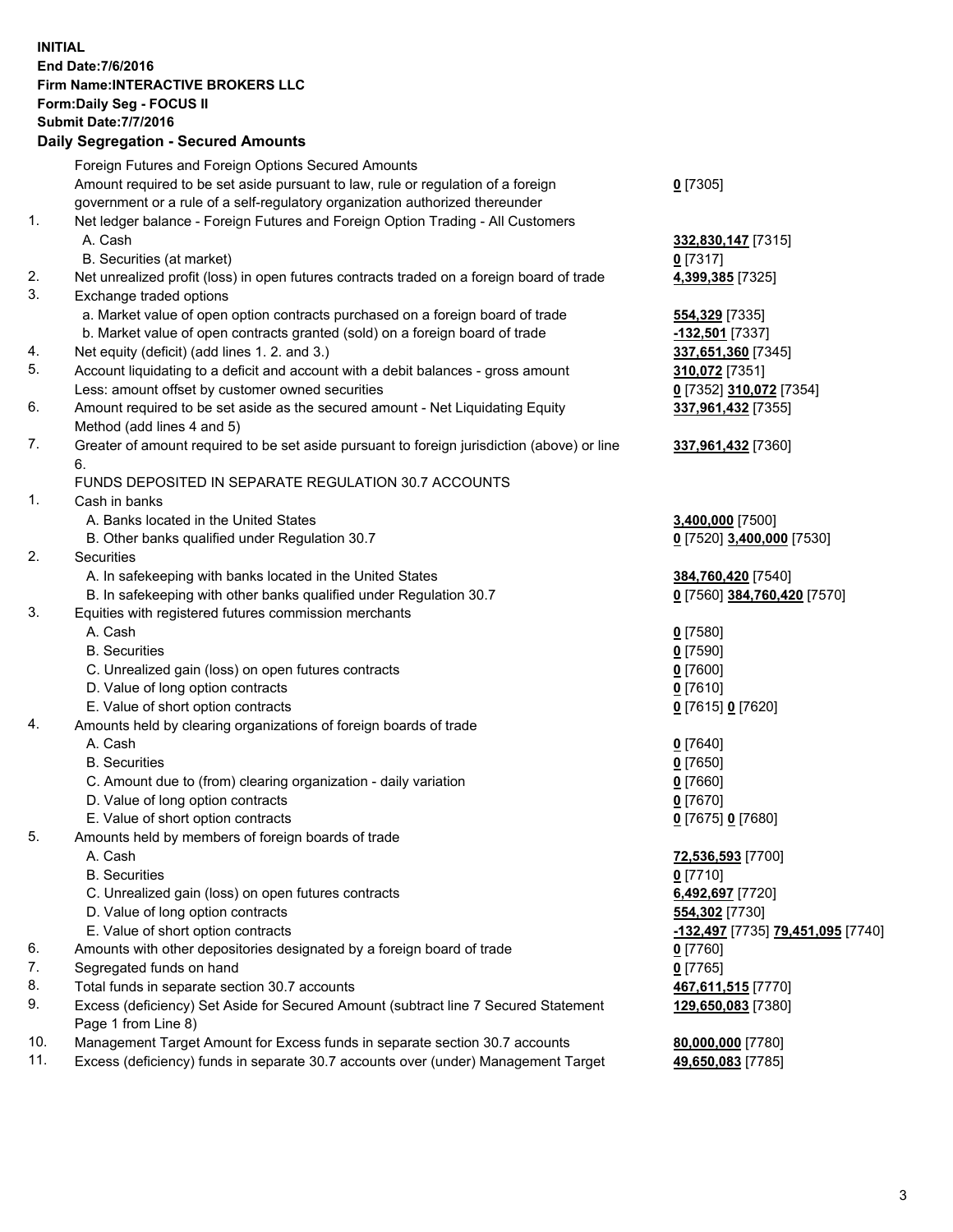**INITIAL End Date:7/6/2016 Firm Name:INTERACTIVE BROKERS LLC Form:Daily Seg - FOCUS II Submit Date:7/7/2016 Daily Segregation - Segregation Statement** SEGREGATION REQUIREMENTS(Section 4d(2) of the CEAct) 1. Net ledger balance A. Cash **2,952,920,728** [7010] B. Securities (at market) **0** [7020] 2. Net unrealized profit (loss) in open futures contracts traded on a contract market **10,861,490** [7030] 3. Exchange traded options A. Add market value of open option contracts purchased on a contract market **167,867,231** [7032] B. Deduct market value of open option contracts granted (sold) on a contract market **-232,104,541** [7033] 4. Net equity (deficit) (add lines 1, 2 and 3) **2,899,544,908** [7040] 5. Accounts liquidating to a deficit and accounts with debit balances - gross amount **70,349** [7045] Less: amount offset by customer securities **0** [7047] **70,349** [7050] 6. Amount required to be segregated (add lines 4 and 5) **2,899,615,257** [7060] FUNDS IN SEGREGATED ACCOUNTS 7. Deposited in segregated funds bank accounts A. Cash **248,630,035** [7070] B. Securities representing investments of customers' funds (at market) **1,826,115,350** [7080] C. Securities held for particular customers or option customers in lieu of cash (at market) **0** [7090] 8. Margins on deposit with derivatives clearing organizations of contract markets A. Cash **70,454,448** [7100] B. Securities representing investments of customers' funds (at market) **1,037,300,386** [7110] C. Securities held for particular customers or option customers in lieu of cash (at market) **0** [7120] 9. Net settlement from (to) derivatives clearing organizations of contract markets **-10,634,777** [7130] 10. Exchange traded options A. Value of open long option contracts **167,871,901** [7132] B. Value of open short option contracts **-232,109,216** [7133] 11. Net equities with other FCMs A. Net liquidating equity **0** [7140] B. Securities representing investments of customers' funds (at market) **0** [7160] C. Securities held for particular customers or option customers in lieu of cash (at market) **0** [7170] 12. Segregated funds on hand **0** [7150] 13. Total amount in segregation (add lines 7 through 12) **3,107,628,127** [7180] 14. Excess (deficiency) funds in segregation (subtract line 6 from line 13) **208,012,870** [7190] 15. Management Target Amount for Excess funds in segregation **155,000,000** [7194] **53,012,870** [7198]

16. Excess (deficiency) funds in segregation over (under) Management Target Amount Excess